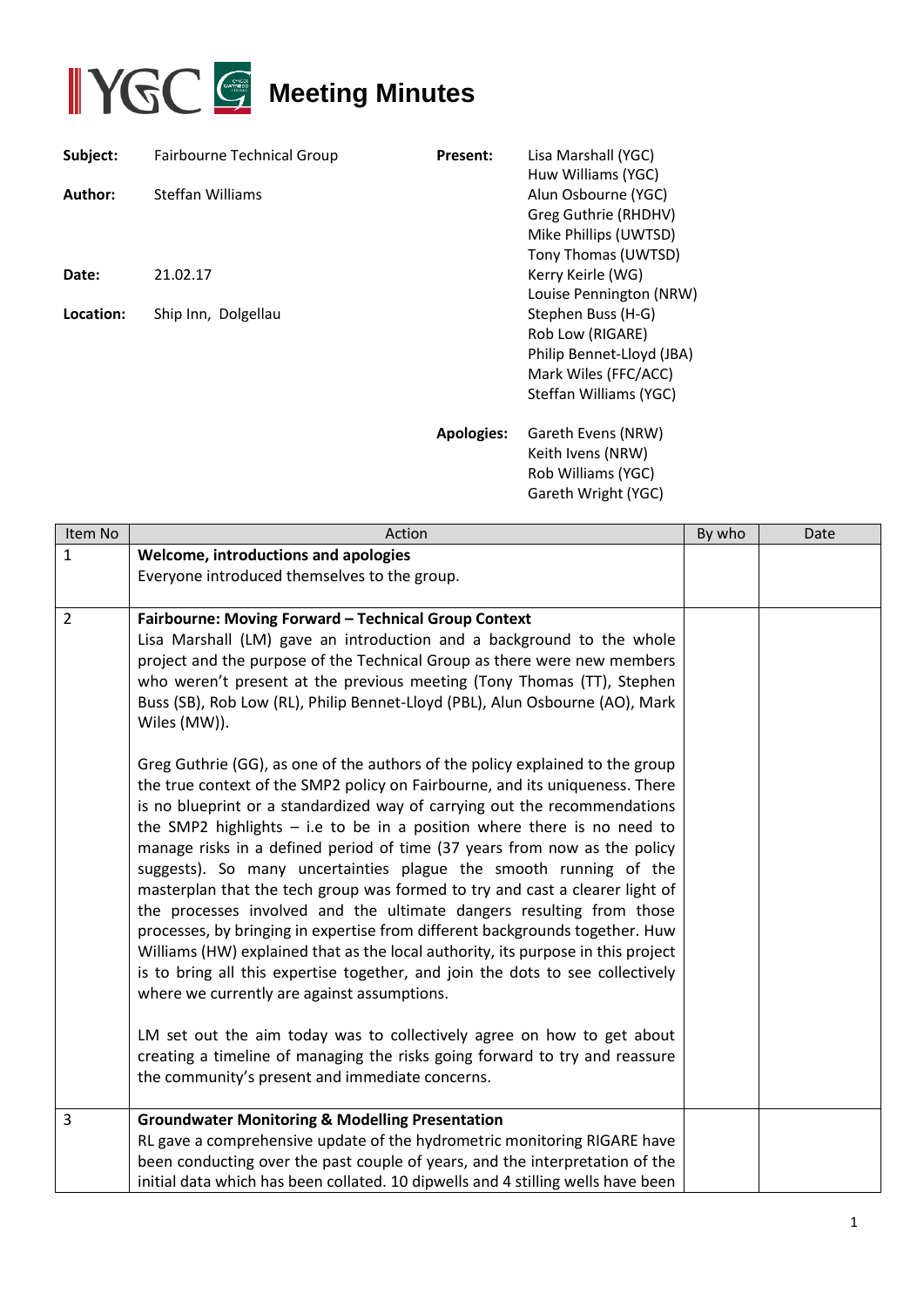|   | installed around the village attempting to give maximum spatial coverage<br>within the constraints of site availability. The collected data then is analysed<br>against rainfall which is measured using a gauge installed at dipwell 3<br>(Stanley Rd), barometric loggers from Fairbourne and Dolgellau, and against<br>sea level data from the tidal tracker at Barmouth Bridge.                                                                                                                                                                                                                                                                                                                                                                                                 |  |
|---|-------------------------------------------------------------------------------------------------------------------------------------------------------------------------------------------------------------------------------------------------------------------------------------------------------------------------------------------------------------------------------------------------------------------------------------------------------------------------------------------------------------------------------------------------------------------------------------------------------------------------------------------------------------------------------------------------------------------------------------------------------------------------------------|--|
|   | RL went on to show some interpretation of the currently collected data.<br>Groundwater levels are very reactive to periods of wet weather which is as<br>expected - it's also possible to see strong correlation between ditch water<br>levels and tidal activity. Tidal influence on ditch levels also visibly shows the<br>activity of the tidal gate in effective operation, reducing the ditch water<br>levels as the tide recedes. The tidal effect on groundwater was less obvious,<br>possibly down to the ditch system absorbing most of the pressure apart from<br>at dipwell 4,5 and 7, whitch RL suggested could be because of their relative<br>distance from ditches in comparison to other dipwell locations.                                                         |  |
|   | RL was pretty pleased with shallow water drainage which keeps groundwater<br>in the winter roughly 20-30cm below local ground level, AO suggested it<br>could be because of Fairbourne's permeable sewer system although SB<br>suggested that pumping data from Dŵr Cymru was needed to analyse this<br>further. Concerns were expressed about the system during periods of heavy<br>rain, RL referred to 19 <sup>th</sup> December 2015 as an example where ditch water<br>levels came to within 20cm of groundwater levels which decreases the<br>hydraulic gradient from which groundwater would flow into the ditches.<br>Once the ditch water level rises to equal level with groundwater then<br>additional precipitation/flow from the Afon Henddol would flood the village. |  |
|   | There is not enough data currently to ascertain whether any rise in the sea<br>level influences the hydrology system. But RL suggested that immediate<br>concerns should focus on the groundwater level and hydraulic gradient<br>during particularly wet weather events, especially if climate change is to<br>exacerbate / cause more frequent storm events.                                                                                                                                                                                                                                                                                                                                                                                                                      |  |
|   | MW declared interest in producing a simplified and graspable information<br>package of what RL had presented in order to show to the community. This<br>would open minds within the community of other forms of risk to the village<br>rather than the obsession that has currently been with sea level rise since<br>publishing of the SMP2.                                                                                                                                                                                                                                                                                                                                                                                                                                       |  |
|   | Stephen Buss - Hydrological Model<br>There is currently very useful transient data available which RL has shown i.e.<br>the data collated from the dipwells, stilling wells, rain gauge and tidal<br>tracker. So it is proposed that a more process based model is formed to<br>analyse the transfer of water between different elements. The big question is<br>how to extract information from the model into answers for the community's<br>questions. Once there is a suitable description of the current situation from<br>continued analysis of this transient data, then the input parameters can be<br>adjusted to represent future climate change scenarios.                                                                                                               |  |
| 4 | <b>Predicting Future Flood Risk</b><br>A limitation of the appraisal is that the SMP2 has been used as a definitive<br>guideline. Rising of the embankment has been rejected because of the SMP2<br>predictions despite universally agreed uncertainty regarding the rate of sea<br>level rise. GG showed lidar data of embankment and sea defence versus                                                                                                                                                                                                                                                                                                                                                                                                                           |  |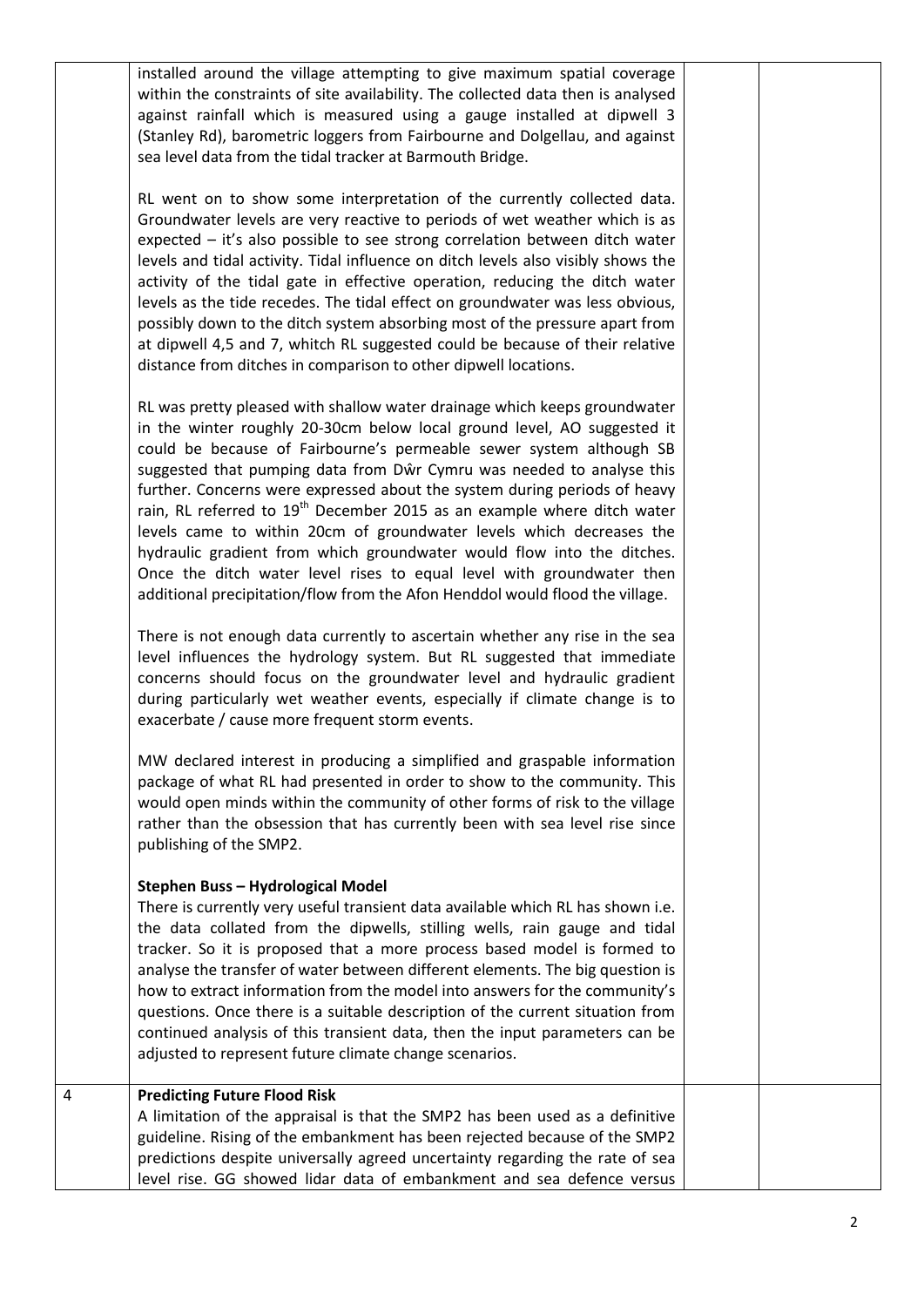potential sea level rise that he had brought along to the meeting. Predicted sea levels during 1 in 100 year event in present day levels, 0.5m sea level rise and 1 metre sea level rise was put against present embankment and sea defence height. When considering 0.6m added height in still water sea level due to wave activity the current embankment would be breached in a 1 in 100 year event with a 0.5m rise in sea level. This would bring the threshold of breaching the embankment down to a 1 in 20 year event. With this in mind, there is a need to consider the cost implication of making sure the embankment cannot be breached for the duration the policy sets out, with regard to rising sea level.

MP asked whether a smaller rise in sea level had been considered such as 0.25m. GG explained that it is possible to go back and analyse different potential situations, but that a breach of only 0.15m would be enough to flood the lowland because of back soil erosion of the embankment. The cost of maintaining the embankment and sea defence would therefore increase as the frequency of storm events increases.

KK suggested that establishing a greater understanding of future sea level rise is needed and asked whether there was a realistic way of achieving this? GG stated that ultimate defending of the village is impossible, and that there is a need to be in a situation where there isn't a need to maintain defences in a period of time which is safe. There is a fine balance between managing the current situation and immediate future without overreacting, but that simply relying on sea level rise not happening at the rate the SMP2 suggests is not an option. In a theoretical sense, the SMP2 sets a hypothesis which needs to be challenged constantly, hence the formation of the tech group.

MP stated that it is a careful PR exercise of showing the community what different scenarios would mean for the village. HW agreed and from the point of view of the local authority which is responsible for the community, this would answer the community's rejection of the SMP2. PBL explained that everyone within the community will have different reactions and these different layers will need to be managed accordingly. LM agreed and supported the development of the model as a tool which will allow members of the community to make up their own minds after digesting the findings.

The lidar data showing the profile of the sea defence showed the process of shingle being transferred northwards between the three noticeable storm events in 2003, 2013 and 2014. There's noticeable accretion of sediment at m2 lidar point to N2, and pretty considerable erosion in the 11 year period further south especially in Friog Corner. NRW's reprofilling work in September 2016 will have replenished tonnes of shingle back into the corner and isn't visible on the cross sections.

 MP and TT will be able to analyse profile data from AO of the beach since 1992 and work out the coastal processes involved, along with analysis of aerial photographs. By calculating the volumes involved it will be possible to predict future changes with different values of sea level rise.

TT gave a presentation explaining the process of going about achieving this using a similar project for the Swansea Bay Lagoon project. Historical and primary data collection measuring  $(x,y)$  coordinates along the beach profile to create mean beach processes over time called an 'envelope'. This envelope is used as a reference for future storm events where the profile